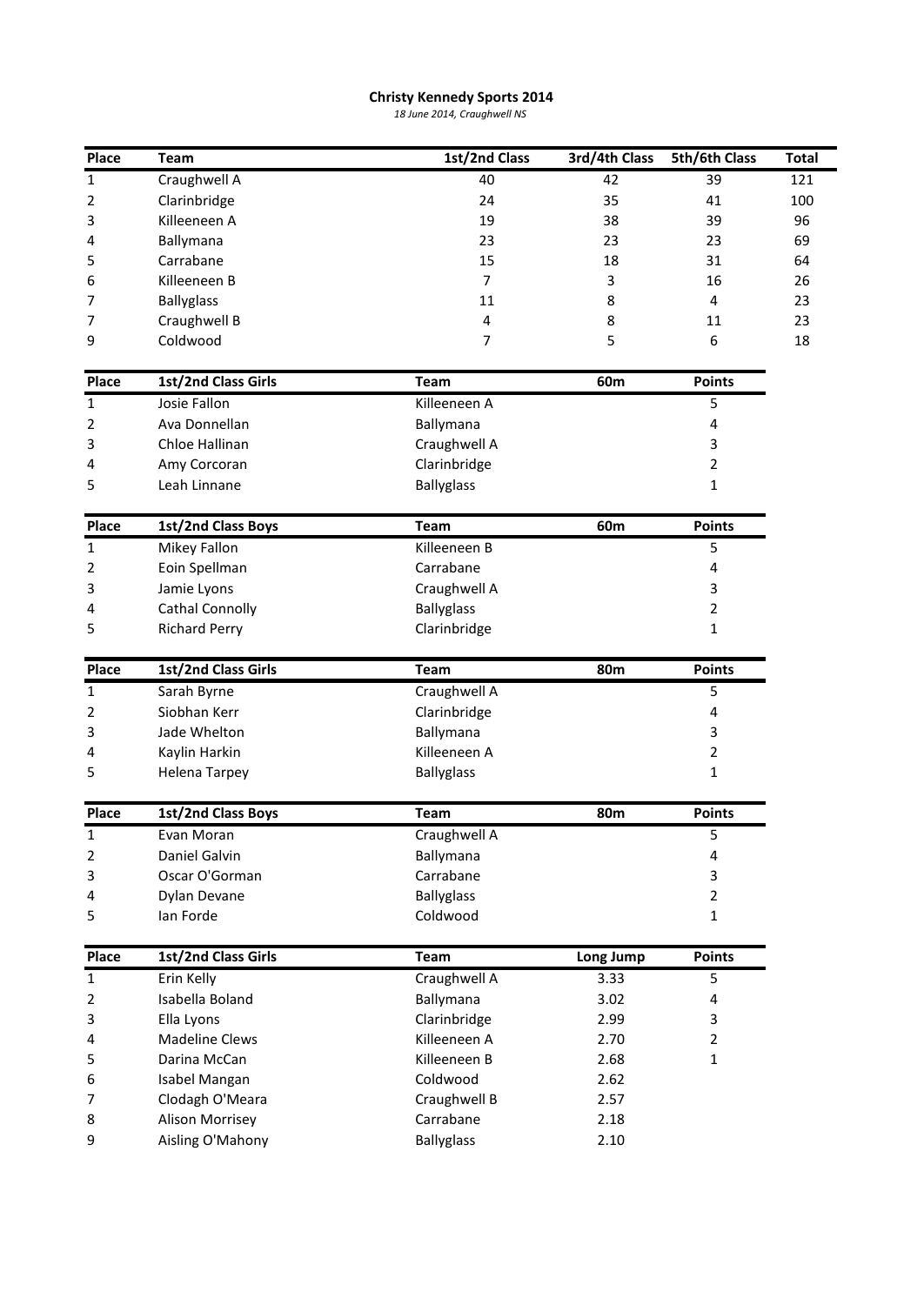| Place                                                              | 1st/2nd Class Boys               | <b>Team</b>       | Long Jump         | <b>Points</b>  |
|--------------------------------------------------------------------|----------------------------------|-------------------|-------------------|----------------|
| $\mathbf 1$                                                        | Evan Hallinan                    | Craughwell A      | 3.77              | 5              |
| $\overline{2}$                                                     | Cian Lavan                       | Clarinbridge      | 3.68              | 4              |
| 3                                                                  | Fiachra Bond                     | Ballymana         | 3.46              | 3              |
| 4                                                                  | Daniel Keane                     | Carrabane         | 3.24              | $\overline{2}$ |
| 5                                                                  | Aaron Neyland                    | Killeeneen B      | 3.20              | $\mathbf{1}$   |
| 6                                                                  | Alex Duggan                      | Craughwell B      | 2.91              |                |
| 7                                                                  | Sean Kelleher                    | Killeeneen A      | 2.80              |                |
| 8                                                                  | Alan Rooney                      | Coldwood          | 2.20              |                |
| 9                                                                  | Harry Murphy                     | <b>Ballyglass</b> | 1.94              |                |
| Place                                                              | 1st/2nd Class Girls              | <b>Team</b>       | <b>Ball Throw</b> | <b>Points</b>  |
| $\mathbf 1$                                                        | Megan Gilligan                   | Craughwell A      | 18.43             | 5              |
| $\overline{2}$                                                     | Grace Cunningham                 | Craughwell B      | 16.09             | 4              |
| 3                                                                  | Rosemary Maduka                  | Coldwood          | 15.43             | 3              |
| 4                                                                  | Roisin Kennedy                   | Killeeneen A      | 14.20             | $\overline{2}$ |
| 5                                                                  | Sophia Bartolozzi                | Clarinbridge      | 14.00             | 1              |
| 6                                                                  | Sophie Murphy                    | Ballymana         | 13.26             |                |
| 7                                                                  | Holly O'Boyle                    | Killeeneen B      | 11.11             |                |
| 8                                                                  | Ciara Cotter                     | Carrabane         | 11.01             |                |
| 9                                                                  | Rachel O'Mahony                  | <b>Ballyglass</b> | 9.10              |                |
|                                                                    |                                  |                   |                   |                |
| Place                                                              | 1st/2nd Class Boys               | <b>Team</b>       | <b>Ball Throw</b> | <b>Points</b>  |
| 1                                                                  | Mathys Bocquet                   | <b>Ballyglass</b> | 24.92             | 5              |
| 2                                                                  | Mark Kilgannon                   | Clarinbridge      | 24.12             | 4              |
| 3                                                                  | Shane Concannon                  | Ballymana         | 23.11             | 3              |
| 4                                                                  | Luke Flynn                       | Craughwell A      | 22.99             | 2              |
| 5                                                                  | Eoin Hynes                       |                   | 20.50             |                |
|                                                                    |                                  | Coldwood          |                   | 1              |
|                                                                    | Michael Walsh                    | Craughwell B      | 20.00             |                |
|                                                                    | Alex Bleahan                     | Killeeneen B      | 18.58             |                |
|                                                                    | Liam Plower                      | Carrabane         | 18.48             |                |
|                                                                    | Evan Spellman                    | Killeeneen A      | 14.86             |                |
|                                                                    | 1st/2nd Class Mixed              | <b>Team</b>       | 4x60m             | <b>Points</b>  |
|                                                                    | Sean Murphy, Josie Fallon,       | Killeeneen A      |                   | 5              |
|                                                                    | Jack Deeley, Hannah Jennings     |                   |                   |                |
|                                                                    | Eoin Spellman, Aoibhe Fahy,      | Carrabane         |                   | 4              |
|                                                                    | Daniel Keane, Sarah Martin       |                   |                   |                |
| 6<br>$\overline{7}$<br>8<br>9<br>Place<br>1<br>$\overline{2}$<br>3 | Ryan McDonnell, Aoibhe Stephens, | Craughwell A      |                   | 3              |
|                                                                    | Evan Moran, Grace Lynch          |                   |                   |                |
| 4                                                                  | Alan Rooney, Fauve Alymer,       | Coldwood          |                   | 2              |
|                                                                    | Eoin Hynes, Isabelle Mangan      |                   |                   |                |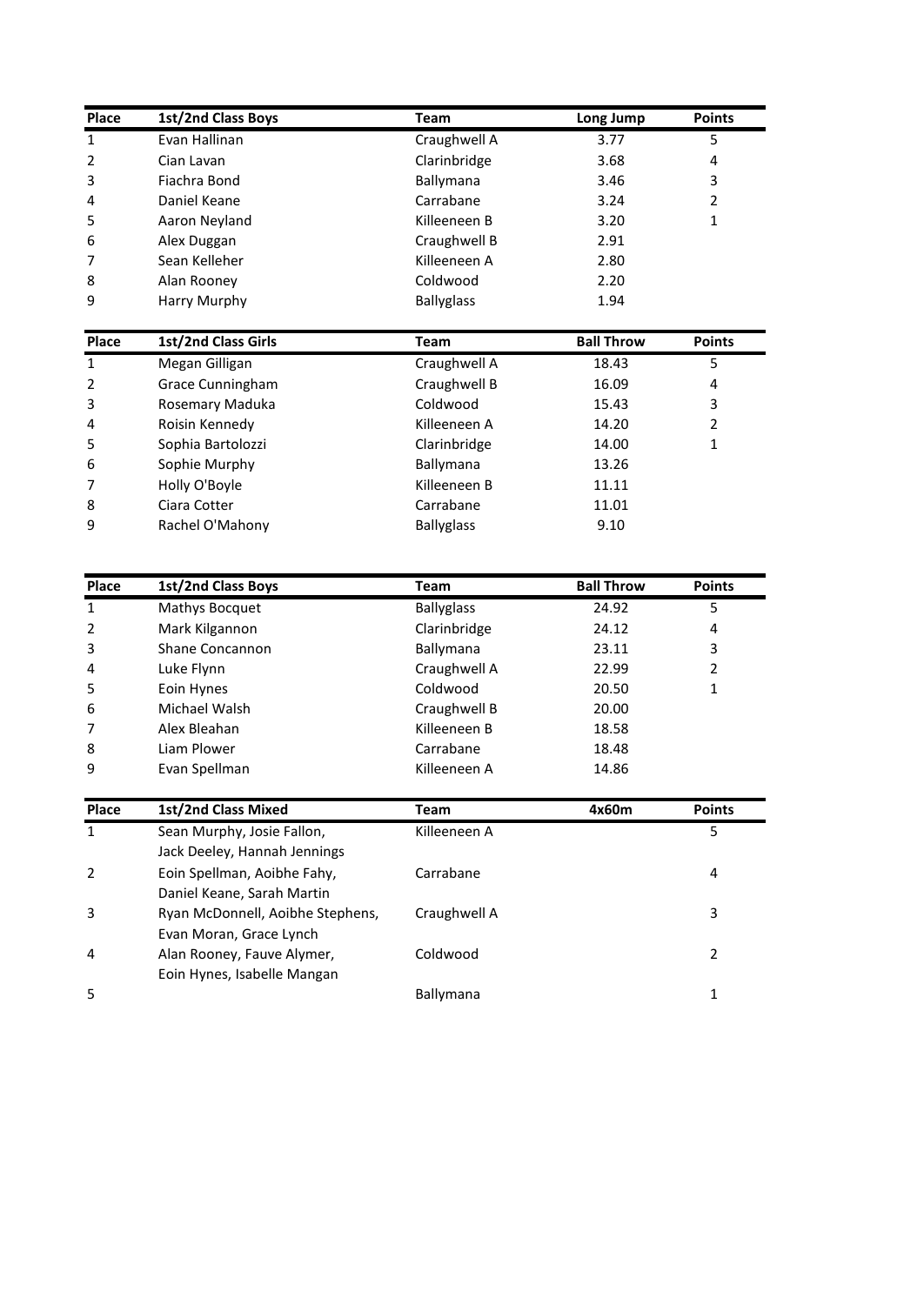| Place                | 1st/2nd Class Mixed                                              | <b>Team</b>                 | 4x80m             | <b>Points</b>  |
|----------------------|------------------------------------------------------------------|-----------------------------|-------------------|----------------|
| 1                    | Cian Lavan, Siobhan Carr,<br>Richard Phiri, Ella Lyons           | Clarinbridge                |                   | 5              |
| 2                    | Luke Flynn, Chloe Hallinan,<br>Cormac McFadden, Sarah Byrne      | Craughwell A                |                   | 4              |
| 3                    | Darragh Counihan, Kaylin Harkin,<br>Carolan Kealy, Capimhe Flynn | Killeeneen A                |                   | 3              |
| 4                    | Oscar O'Gorman, Hannah Fitzgerald,<br>Sean Mulry, Leah Treacy    | Carrabane                   |                   | 2              |
| 5                    |                                                                  | Ballymana                   |                   | $\mathbf{1}$   |
| Place                | 3rd/4th Class Girls                                              | <b>Team</b>                 | 80 <sub>m</sub>   | <b>Points</b>  |
| 1                    | Ava Finn                                                         | Ballymana                   |                   | 5              |
| $\overline{2}$       | Isabelle Coleman                                                 | Killeeneen A                |                   | 4              |
| 3                    | Veronica Creavin                                                 | Carrabane                   |                   | 3              |
| 4                    | Rena Leech                                                       | Coldwood                    |                   | $\overline{2}$ |
| 5                    | <b>Alex Slamas</b>                                               | Craughwell A                |                   | 1              |
|                      |                                                                  |                             |                   |                |
| Place                | 3rd/4th Class Boys                                               | <b>Team</b>                 | 80 <sub>m</sub>   | <b>Points</b>  |
| 1                    | Sam O'Neill                                                      | Clarinbridge                |                   | 5              |
| 2                    | Cathal Fahy                                                      | Carrabane                   |                   | 4              |
| 3                    | Darragh Sheeran                                                  | Killeeneen A                |                   | 3              |
| 4                    | Gavin Kelly                                                      | Craughwell A                |                   | $\overline{2}$ |
| 5                    | Matthew Kennedy                                                  | Killeeneen B                |                   | 1              |
| Place                | 3rd/4th Class Girls                                              | <b>Team</b>                 | 200m              | <b>Points</b>  |
| 1                    | Aine Kelly                                                       | Ballymana                   |                   | 5              |
| 2                    | Emily Miskella                                                   | Craughwell A                |                   | 4              |
| 3                    | Caoimhe Connolly                                                 | Killeeneen A                |                   | 3              |
| 4                    | Lauren Tarpey                                                    | <b>Ballyglass</b>           |                   | $\overline{2}$ |
| 5                    | Julie Touhy                                                      | Clarinbridge                |                   | $\mathbf{1}$   |
| Place                | 3rd/4th Class Boys                                               | <b>Team</b>                 | 200m              | <b>Points</b>  |
| $\mathbf 1$          | Shaun Gilligan                                                   | Craughwell A                |                   | 5              |
| $\overline{2}$       | Gavin Lee                                                        | Clarinbridge                |                   | 4              |
| 3                    | <b>Enda Gardiner</b>                                             | <b>Ballyglass</b>           |                   | 3              |
| 4                    | Adam White                                                       | Killeeneen A                |                   | $\overline{2}$ |
| 5                    | Ross Whelton                                                     | Ballymana                   |                   | $\mathbf{1}$   |
|                      |                                                                  |                             |                   | <b>Points</b>  |
| Place<br>$\mathbf 1$ | 3rd/4th Class Girls<br>Rebekah Flynn                             | <b>Team</b><br>Craughwell A | Long Jump<br>3.68 | 5              |
| $\overline{2}$       | Annie de hOra                                                    | Clarinbridge                | 3.62              | 4              |
| 3                    | Erin Dolan                                                       | Killeeneen A                | 3.50              | 3              |
| 4                    | Emma Malone                                                      | Ballymana                   | 3.35              | $\overline{2}$ |
| 5                    | Ailish Burke                                                     | Coldwood                    | 2.97              | $\mathbf{1}$   |
| 6                    | Ava Connolly                                                     | <b>Ballyglass</b>           | 2.90              |                |
|                      |                                                                  |                             |                   |                |
|                      |                                                                  |                             |                   |                |
| 7<br>8               | Aoife Nevin<br>Alicia Donohue                                    | Craughwell B<br>Carrabane   | 2.88<br>2.82      |                |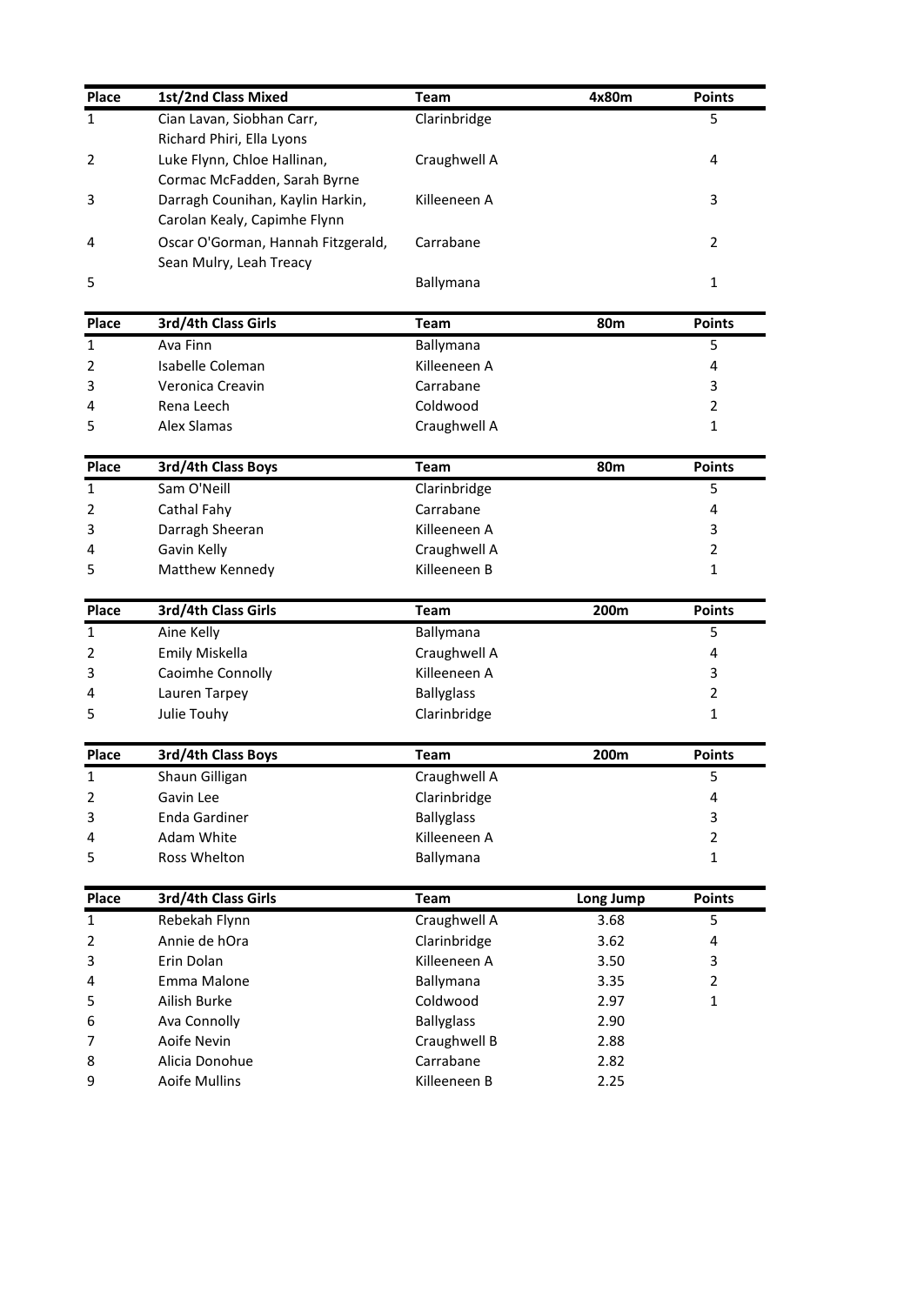| Place                                                   | 3rd/4th Class Boys            | <b>Team</b>              |                    | <b>Points</b>  |  |
|---------------------------------------------------------|-------------------------------|--------------------------|--------------------|----------------|--|
| 1                                                       | Luke Forde                    | Killeeneen A             | Long Jump<br>4.02  | 5              |  |
| 2                                                       | Padraig Martyn                | Craughwell A             | 3.95               | 4              |  |
| 3                                                       | Sean Fox                      | Clarinbridge             | 3.70               | 3              |  |
| 4                                                       | Cathal Delahunty              | Carrabane                | 3.67               | $\overline{2}$ |  |
| 5                                                       | Eoin Byrne                    | Craughwell B             | 3.35               | $\mathbf{1}$   |  |
| 6                                                       | Adam Fitzgerald               | Killeeneen B             | 3.10               |                |  |
| 7                                                       | <b>Adam Downey</b>            | <b>Ballyglass</b>        | 3.05               |                |  |
| 8                                                       | Alex Blaine                   | Coldwood                 | 2.89               |                |  |
| 9                                                       | <b>Ben Cunniffe</b>           | Ballymana                | 2.62               |                |  |
| Place                                                   | 3rd/4th Class Girls           | <b>Team</b>              | <b>Triple Jump</b> | <b>Points</b>  |  |
| $\mathbf{1}$                                            | Laoise Bond                   | Ballymana                | 5.41               | 5              |  |
| 2                                                       | Eve Ayo                       | Clarinbridge             | 5.17               | 4              |  |
| 3                                                       | Eabha Niland                  | Killeeneen A             | 4.96               | 3              |  |
| 4                                                       | Rebecca Lynch                 | Craughwell A             | 4.54               | $\overline{2}$ |  |
| 5                                                       | Alannah Doherty               | Carrabane                | 4.28               | 1              |  |
| 6                                                       | Katelyn Cummins               | Coldwood                 | 4.27               |                |  |
| 7                                                       | Eve Cloonan                   | Killeeneen B             | 4.06               |                |  |
| 8                                                       | Katie Harte                   | <b>Ballyglass</b>        | 3.30               |                |  |
| 9                                                       | Orna Duffy                    | Craughwell B             | 2.63               |                |  |
| Place                                                   | 3rd/4th Class Boys            | <b>Team</b>              | <b>Triple Jump</b> | <b>Points</b>  |  |
| 1                                                       | Liam Leen                     | Clarinbridge             | 5.73               | 5              |  |
| 2                                                       | Luke Martin                   | Killeeneen A             | 5.61               | 4              |  |
| 3                                                       | Conor Trehy                   | Craughwell A             | 5.52               | 3              |  |
| 4                                                       | Pascal Walsh                  | Killeeneen B             | 5.48               | $\overline{2}$ |  |
| 5                                                       | Michael Trehy                 | Craughwell B             | 5.35               | 1              |  |
| 6                                                       | Oliver Fitzgerald             | Carrabane                | 5.07               |                |  |
| $\overline{7}$                                          | Niall Kennedy                 | Ballymana                | 5.05               |                |  |
| 8                                                       | Mark Tarpey                   | <b>Ballyglass</b>        | 5.00               |                |  |
| 9                                                       | Matthew Feeney                | Coldwood                 | 4.64               |                |  |
| Place                                                   | 3rd/4th Class Girls           | <b>Team</b>              | <b>Ball Throw</b>  | <b>Points</b>  |  |
| $\mathbf{1}$                                            | Jane Phiri                    | Clarinbridge             | 26.34              | 5              |  |
| 2                                                       | Jacqueline Bonner             | Killeeneen A             | 19.00              | 4              |  |
| 3                                                       | Stella Howley                 | <b>Ballyglass</b>        | 18.35              | 3              |  |
| 4                                                       | Regina Maduka                 | Coldwood                 | 17.80              | $\overline{2}$ |  |
| 5                                                       | Millie Geraghy                | Craughwell A             | 17.13              | $\mathbf{1}$   |  |
| 6                                                       | <b>Aisling Ginty</b>          | Killeeneen B             | 16.50              |                |  |
| 7                                                       | Megan Donohue                 | Craughwell B             | 16.40              |                |  |
| 8                                                       | Saoirse                       | Ballymana                | 16.00              |                |  |
|                                                         | Shauna Delaney                | Carrabane                | 15.40              |                |  |
|                                                         |                               |                          |                    |                |  |
|                                                         | 3rd/4th Class Boys            | <b>Team</b>              | <b>Ball Throw</b>  | <b>Points</b>  |  |
|                                                         | Sean Cahill                   | Craughwell A             | 33.60              | 5              |  |
|                                                         | Conor Brann                   | Carrabane                | 31.90              | 4              |  |
|                                                         | John Donohue                  | Craughwell B             | 29.70              | 3              |  |
|                                                         | <b>Thomas Pierce</b>          | Ballymana                | 29.00              | $\overline{2}$ |  |
|                                                         | Colm Gill                     | Clarinbridge             | 27.40              | $\mathbf{1}$   |  |
|                                                         | Peter Monaghan                | Killeeneen A             | 26.70              |                |  |
|                                                         | <b>Adam Andrews</b>           | <b>Ballyglass</b>        | 23.90              |                |  |
| 9<br>Place<br>1<br>2<br>3<br>4<br>5<br>6<br>7<br>8<br>9 | David Donohue<br>Sam McElrath | Coldwood<br>Killeeneen B | 21.30<br>18.40     |                |  |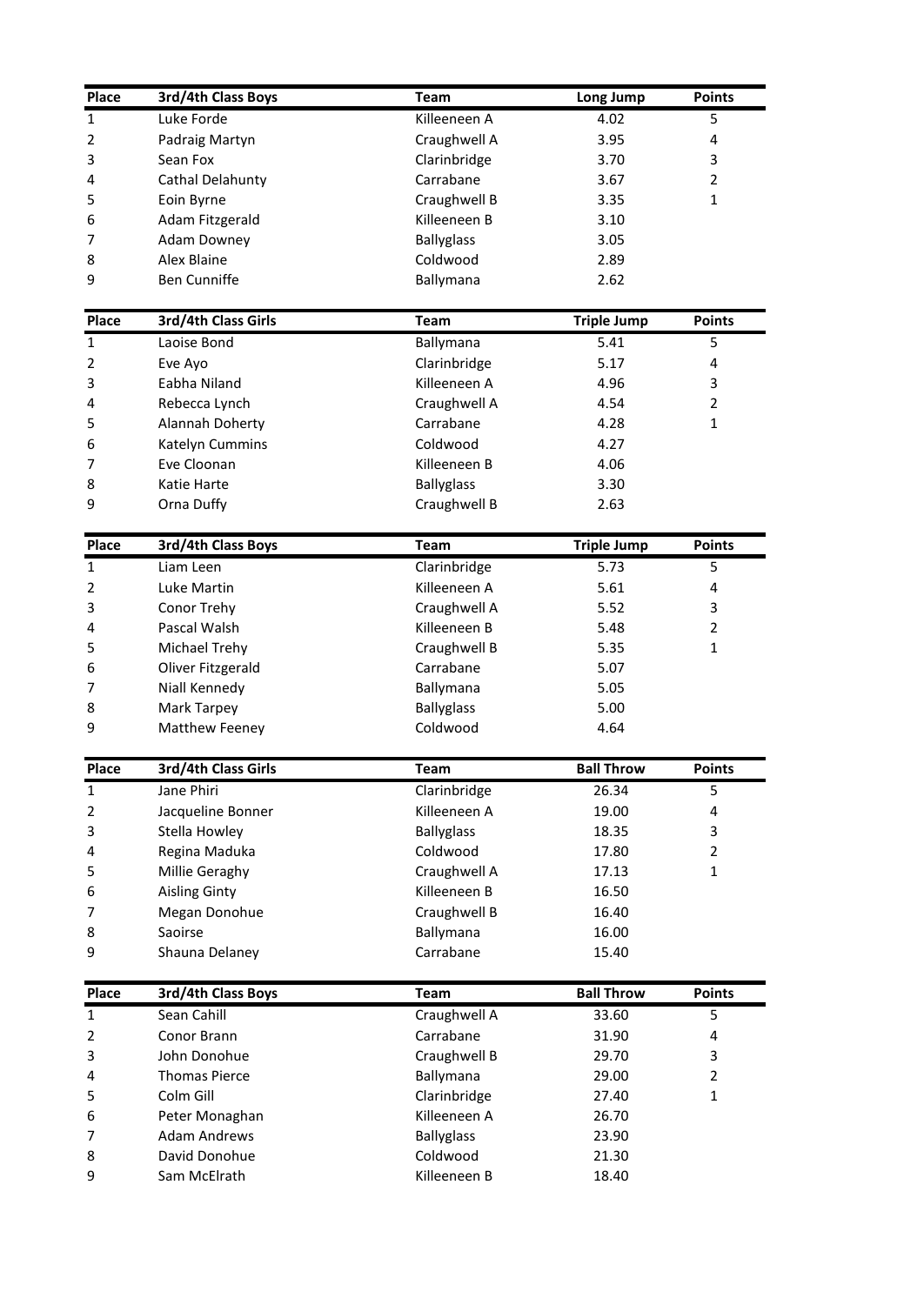| Place                                     | 3rd/4th Class Mixed                                             | <b>Team</b>                  | 4x100m | <b>Points</b>  |
|-------------------------------------------|-----------------------------------------------------------------|------------------------------|--------|----------------|
| $\mathbf{1}$                              | Shaun Gilligan, Emma Jane Moran,<br>Padraig Martyn, Alex Slamas | Craughwell A                 |        | 5              |
| 2                                         | Cathal Fahy, Veronica Creaven,                                  | Carrabane                    |        | 4              |
|                                           | Mark Johnson, Lill Walsh                                        |                              |        |                |
| 3                                         | Dara Sheeran, Isabelle Coleman,                                 | Killeeneen A                 |        | 3              |
|                                           | Ben Lawlor, Erin Dolan                                          |                              |        |                |
| 4                                         | Lukas Schukat, Abbie O'Callaghan,                               | Craughwell B                 |        | $\overline{2}$ |
|                                           | Robert Urquhart, Madison Davy                                   |                              |        |                |
| 5                                         | Conor Hoade, Annie de hOra,                                     | Clarinbridge                 |        | 1              |
|                                           | Liam Leen, Aoibhe Carr                                          |                              |        |                |
| Place                                     | 3rd/4th Class Mixed                                             | <b>Team</b>                  | 4x200m | <b>Points</b>  |
| $\mathbf{1}$                              | Gavin Kelly, Emily Miskella,                                    | Craughwell A                 |        | 5              |
|                                           | Liam Mulveen, Rebekah Flynn                                     |                              |        |                |
| 2                                         | Adam White, Caoimhe Connolly,                                   | Killeeneen A                 |        | 4              |
|                                           | Colin Counihan, Shauna Canavan                                  |                              |        |                |
| 3                                         |                                                                 | Ballymana                    |        | 3              |
| 4                                         | Sam O'Neill, Julie Tuohy,                                       | Clarinbridge                 |        | $\overline{2}$ |
|                                           | Gavin Lee, Kate Murphy                                          |                              |        |                |
| 5                                         | Adam Stewart, Jade Moorhead,                                    | Craughwell B                 |        | 1              |
|                                           | Dara McCartin, Molly Sullivan                                   |                              |        |                |
| Place                                     | 5th/6th Class Girls                                             | <b>Team</b>                  | 100m   | <b>Points</b>  |
| 1                                         | Mia Waters                                                      | Craughwell A                 |        | 5              |
| 2                                         | Emma Conacre                                                    | Clarinbridge                 |        | 4              |
| 3                                         | Louise Kennedy                                                  | Ballymana                    |        | 3              |
| 4                                         | Aine Finnegan                                                   | Carrabane                    |        | 2              |
| 5                                         | Grace Gaughan                                                   | Killeeneen A                 |        | 1              |
| Place                                     | 5th/6th Class Boys                                              | <b>Team</b>                  | 100m   | <b>Points</b>  |
| $\mathbf 1$                               | Oisin Shannon                                                   | Killeeneen A                 |        | 5              |
| 2                                         | Rian Corcoran                                                   | Clarinbridge                 |        | 4              |
| 3                                         | Alex Evans                                                      | Carrabane                    |        | 3              |
| 4                                         | Conor Hynes                                                     | Coldwood                     |        | $\overline{2}$ |
| 5                                         | Shane Cotter                                                    | Killeeneen B                 |        | 1              |
| Place                                     | 5th/6th Class Girls                                             | <b>Team</b>                  | 600m   | <b>Points</b>  |
| $\mathbf{1}$                              | Niamh Niland                                                    | Killeeneen A                 |        | 5              |
| $\overline{2}$                            | Eve McDaid                                                      | Clarinbridge                 |        | 4              |
| 3                                         | Eabha Leech                                                     | Coldwood                     |        | 3              |
| 4                                         | Eadaoin Gardiner                                                | <b>Ballyglass</b>            |        | $\overline{2}$ |
|                                           | Alice McMahon                                                   | Killeeneen B                 |        | 1              |
|                                           | 5th/6th Class Boys                                              | <b>Team</b>                  | 600m   | <b>Points</b>  |
|                                           |                                                                 |                              |        | 5              |
|                                           |                                                                 |                              |        |                |
|                                           | Kyle Moorhead<br>Phelim McCann                                  | Craughwell A<br>Killeeneen A |        | 4              |
|                                           | Jack O'Neill                                                    | Clarinbridge                 |        | 3              |
| 5<br>Place<br>$\mathbf{1}$<br>2<br>3<br>4 | Christopher Brennan                                             | Killeeneen B                 |        | $\overline{2}$ |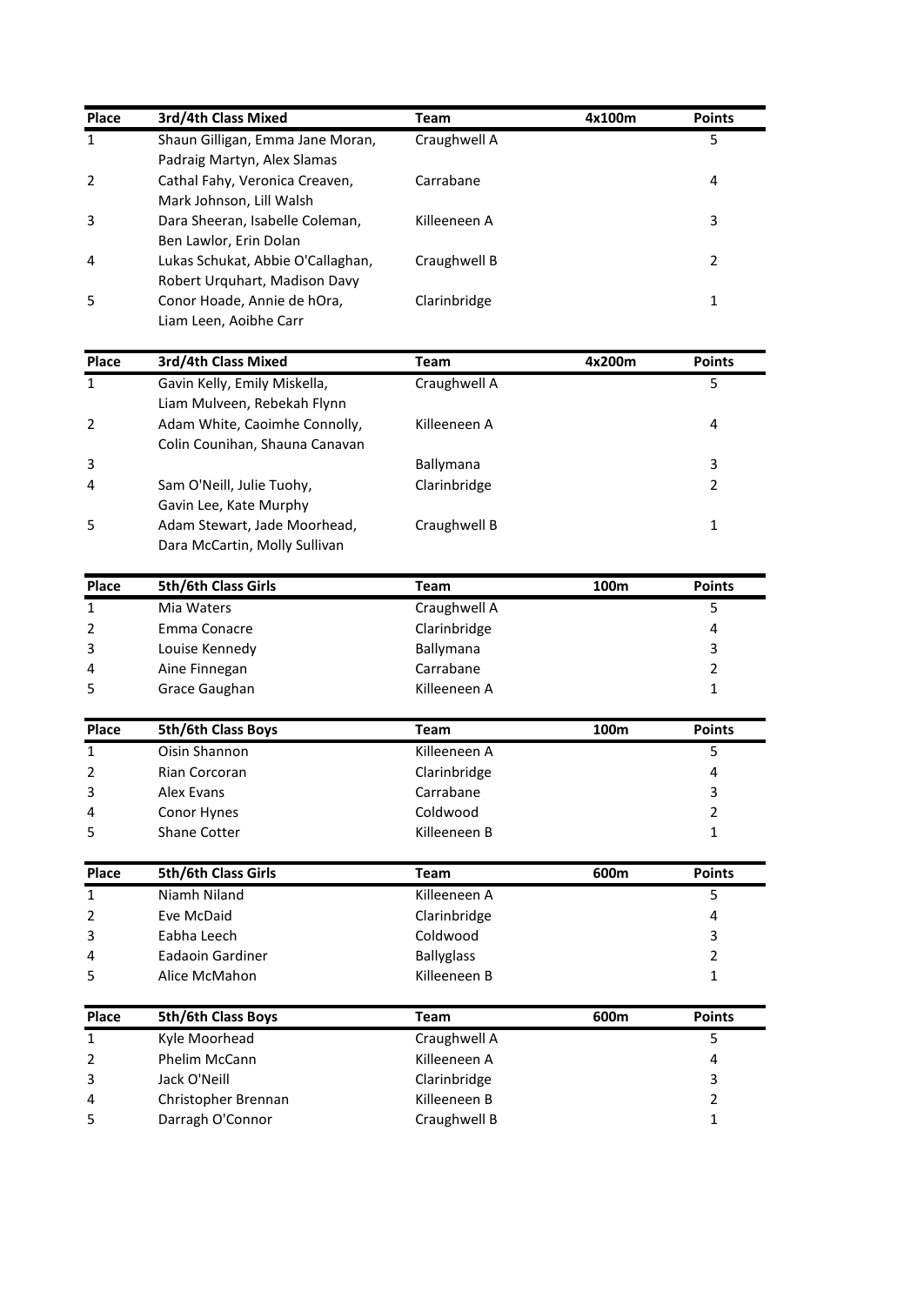| Place                     | 5th/6th Class Girls                | <b>Team</b>                    |                    | <b>Points</b>  |
|---------------------------|------------------------------------|--------------------------------|--------------------|----------------|
| $\mathbf{1}$              | Leanagh Gilligan                   | Ballymana                      | Long Jump<br>4.73  | 5              |
| 2                         | Caoimhe Allen                      | Craughwell A                   |                    | 4              |
| 3                         | Katie Fox                          | Killeeneen A                   | 4.28<br>4.25       | 3              |
|                           | Mia Fox                            | Killeeneen B                   |                    | $\overline{2}$ |
| 4                         | Sarah McCartin                     |                                | 3.80               | $\mathbf{1}$   |
| 5                         |                                    | Craughwell B                   | 3.75               |                |
| 6<br>7                    | <b>Ellie Murphy</b><br>Hazel Walsh | <b>Ballyglass</b><br>Carrabane | 3.10<br>2.95       |                |
| 9                         | Niamh Scully                       | Clarinbridge                   | 2.90               |                |
| 9                         | Áine O'Connor                      | Coldwood                       | 2.37               |                |
| Place                     | 5th/6th Class Boys                 | <b>Team</b>                    | Long Jump          | <b>Points</b>  |
| $\mathbf 1$               | <b>Ultan Sheerin</b>               | Killeeneen A                   | 4.98               | 5              |
| 2                         | Ryan Gallagher                     | Ballymana                      | 4.80               | 4              |
| 3                         | Cian Garman                        | Craughwell B                   | 4.32               | 3              |
| 4                         | David McDonnell                    | Craughwell A                   | 4.31               | $\overline{2}$ |
| 5                         | Luke Hamill                        | Coldwood                       | 3.68               | 1              |
| 6                         | Adam Johnson                       | Carrabane                      | 3.66               |                |
| 7                         | David Lee                          | Clarinbridge                   | 3.60               |                |
| 8                         | Aaron Dolan                        | Killeeneen B                   | 3.40               |                |
| 9                         | Cathal Brady                       | <b>Ballyglass</b>              | 2.78               |                |
| Place                     | 5th/6th Class Girls                | <b>Team</b>                    | <b>Triple Jump</b> | <b>Points</b>  |
| 1                         | <b>Tara Slattery</b>               | Clarinbridge                   | 6.75               | 5              |
| 2                         | Eva Kelly                          | Ballymana                      | 6.49               | 4              |
| 3                         | <b>Holly Burke</b>                 | Carrabane                      | 6.09               | 3              |
| 4                         | Zoe Gilligan                       | Craughwell A                   | 5.53               | $\overline{2}$ |
| 5                         | Tara Keely                         | Killeeneen A                   | 5.49               | 1              |
| 6                         | Emer Mulveen                       | Craughwell B                   | 5.35               |                |
| $\overline{7}$            | Leigha O'Boyle                     | Killeeneen B                   | 5.08               |                |
| 8                         | Rachel Mulholland                  | <b>Ballyglass</b>              | 4.98               |                |
| 9                         | Ciara Crowe                        | Coldwood                       | 4.60               |                |
| Place                     | 5th/6th Class Boys                 | <b>Team</b>                    | <b>Triple Jump</b> | <b>Points</b>  |
| $\mathbf{1}$              | Kevin Molloy                       | Craughwell A                   | 6.36               | 5              |
| 2                         | <b>Conor Murphy</b>                | Clarinbridge                   | 6.34               | 4              |
| 3                         | <b>Niall Martin</b>                | Carrabane                      | 6.28               | 3              |
| 4                         | Darragh Mullins                    | Killeeneen B                   | 5.98               | $\overline{2}$ |
| 5                         | Conor Geoghegan                    | Ballymana                      | 5.83               | $\mathbf{1}$   |
| 6                         | Victor Costello                    | Craughwell B                   | 5.53               |                |
| 7                         | Cathal Kennedy                     | Killeeneen A                   | 5.06               |                |
| 8                         | Aidan Kelly                        | Coldwood                       | 4.90               |                |
|                           | Alex O'Callaghan                   | <b>Ballyglass</b>              | 4.63               |                |
|                           |                                    |                                | <b>Ball Throw</b>  |                |
|                           | 5th/6th Class Girls                | <b>Team</b>                    |                    | <b>Points</b>  |
|                           | Jane Trehy                         | Craughwell B                   | 32.45              | 5              |
|                           | Gabrielle                          | Ballymana                      | 27.53              | 4              |
| 9<br>Place<br>1<br>2<br>3 | Rose Gaughan                       | Killeeneen B                   | 27.25              | 3              |
| 4                         | Síobhan Creaven                    | Carrabane                      | 26.80              | $\overline{2}$ |
| 5                         | Summer Hopcroft                    | Clarinbridge                   | 25.11              | $\mathbf{1}$   |
| 6                         | Megan Harte                        | <b>Ballyglass</b>              | 22.29              |                |
|                           | Karla Brennan                      | Killeeneen A                   | 22.19              |                |
| 7<br>8<br>9               | Erin Nevin<br>Erika Ward           | Craughwell A<br>Coldwood       | 20.00<br>18.11     |                |